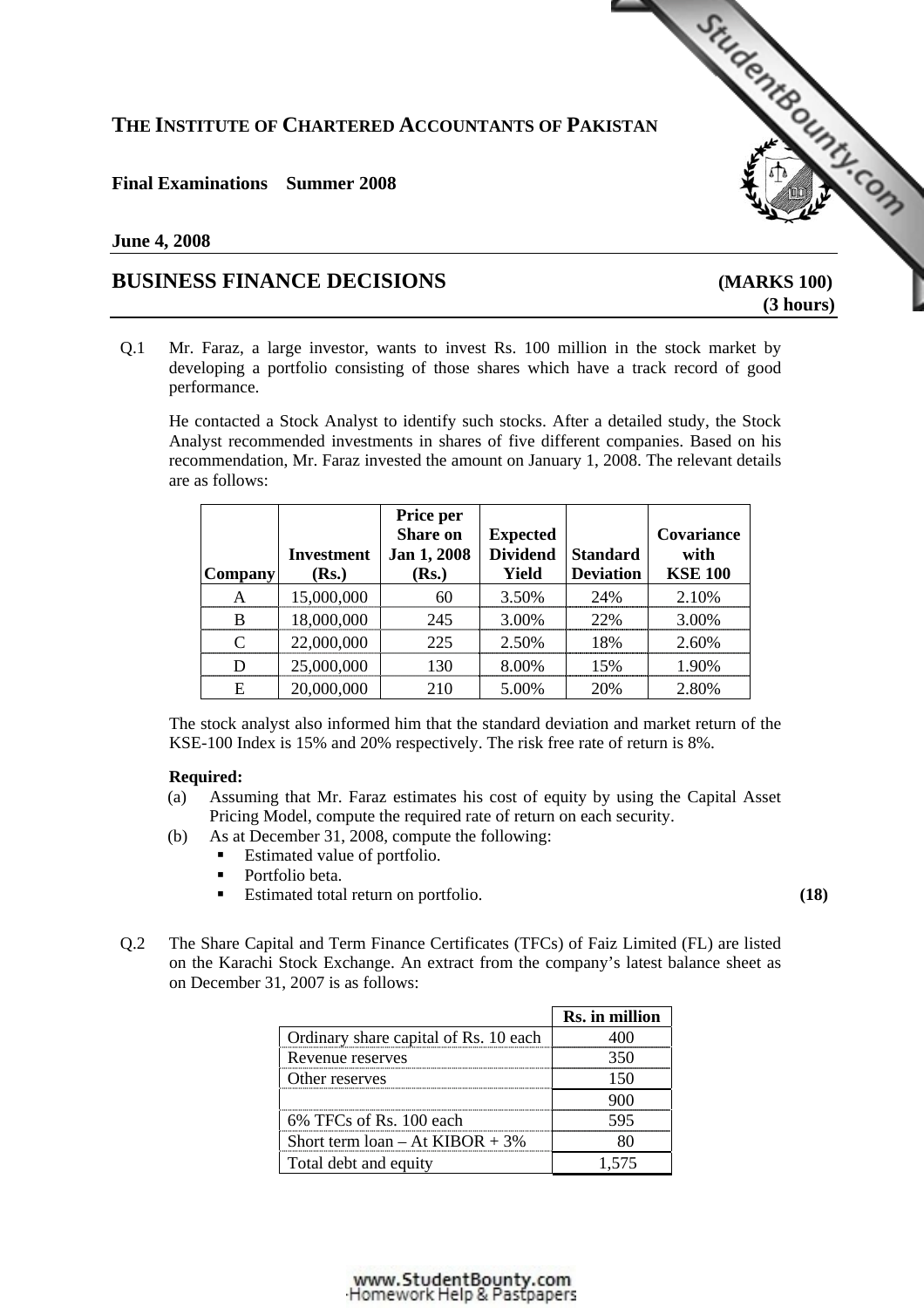6 years TFCs were issued on January 1, 2007. The coupon rate is 6% payable annually and the expected IRR is 10%. These TFCs were issued to fund a medium term project. The prevailing commercial rate for similar risk bonds is KIBOR plus 2%. The accounting policy of the company states that TFCs and other Held to Maturity Liabilities are carried at the amortized cost.

 KIBOR is currently 9% which can be considered as risk free. FL has an equity beta value of 1.6 with market equity premium of 6.25%. The rate of income tax is 35%.

 The dividend paid in the year 2007 was 12.5% and current year's dividend will be paid shortly. The dividend is expected to grow at a constant rate of 10%.

### **Required:**

Compute the following as on December 31, 2007:

- (a) Market price of Faiz Limited's Equity Shares and TFCs; and
- (b) Weighted Average Cost of Capital. **(12)**
- Q.3 Jalib Limited (JL) is planning to invest in a project which would require an initial investment of Rs. 399 million. The project would have a positive net present value of Rs. 60 million if funded only from equity. There are no internal funds available for this investment and the company wants to finance the project through debt. However, JL's existing TFCs contain a covenant that at any point in time, the debt to equity ratio in terms of Market Values should not exceed 1:1.

 Currently, the market values of JL's equity (40 million shares are outstanding) and debt are Rs. 672 million and Rs. 599 million respectively. Markets can be assumed to be strong form efficient.

#### **Required:**

- (a) Using Modigliani & Miller theory relating to capital structure, calculate the minimum amount of equity that the company will have to issue to comply with the TFCs' covenant.
- (b) Advise the Board of Directors as regards the following:
	- the right share ratio and the price at which right shares may be issued to raise the amount of equity as determined in (a) above, without affecting the market price of shares.
	- What would be the impact on the market price of the company's shares if the required amount of equity is arranged by issue of shares at Rs. 14 per share?

*(Round off all the amounts to nearest millions and price computations to two decimal places)*

- **(15)**
- Q.4 Mohani Limited (ML) has decided to acquire an additional machine to augment its production. The cost of the machine is Rs. 3,200,000 and the expected useful life of the machine is 5 years. The salvage value at the end of its useful life is estimated at Rs. 400,000.

To finance the cost of machine, the company is considering the following options:

(A) Enter into a leasing arrangement on the following terms:

| Lease term        | 5 years                                                                      |
|-------------------|------------------------------------------------------------------------------|
| Security deposits | 10% of the cost of machine                                                   |
| Insurance costs   | payable by lessor                                                            |
| Installment       | Rs. 860,000 payable annually at the beginning                                |
|                   | of the year.                                                                 |
|                   | Purchase Bargain Option   At the end of lease term against security deposit. |

 (B) Obtain a 5 year bank loan at an interest of 11% per annum. The loan including interest would be repayable in 5 equal annual installments to be paid at the end of each year.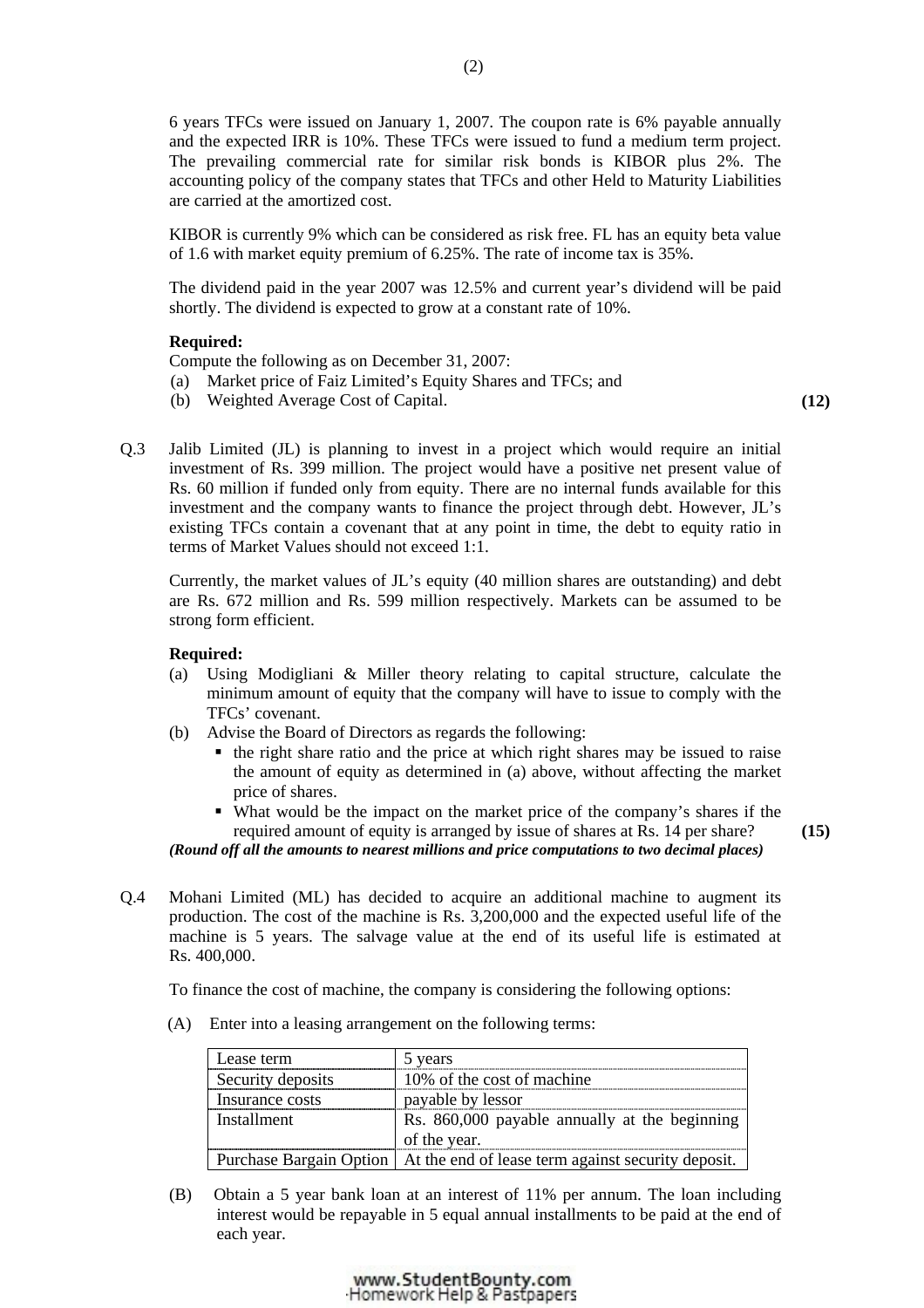The company plans to depreciate the machine using straight-line method. The insurance premium is Rs. 96,000 per annum. The corporate tax rate is 35%. For the purpose of taxation, allowable initial and normal depreciation is 50% and 10% respectively under the reducing balance method. The weighted average cost of capital is 14%.

### **Required:**

Which of the two methods would you recommend to the management? Show all relevant calculations. **(18)**

Q.5 Hali Ltd. (HL) is listed on the stock exchange of Country X and has its operations in Country X and Country Y. The functional currency of both the countries is Rupee (Rs.). In the latest balance sheet of the company, net assets were represented by the following:

|                                       | <b>Rupees in million</b> |
|---------------------------------------|--------------------------|
| Ordinary share capital of Rs. 10 each | 50                       |
| Retained earnings                     | 170                      |
|                                       | 220                      |
| 10% Debentures                        | 30                       |
| 10% Long term loans                   |                          |
|                                       |                          |

 The current market price of ordinary shares and debentures are Rs. 90 per share and Rs. 130 per certificate respectively. In view of various legal and taxation issues, HL is considering a demerger scheme whereby two different companies, HX and HY will be formed. Each company would handle the operations of the respective country. Mr. Bader, a director of HL, has proposed the following demerger scheme:

- (i) The existing equity would be split equally between HX and HY. New ordinary shares would be issued to replace the existing shares.
- (ii) The debentures which are redeemable at par value of Rs. 100 in 2012, would be transferred to HX as these were issued in Country X.
- (iii) The long term loan was obtained in Country Y and will be taken over by HY.

 Demerger would require a one time cost of Rs. 17 million in year one, which would be split between the two companies equally. The finance director has submitted the following projections in respect of the demerged companies:

|                                    |                                          |                                                   |  | НV |  |  |
|------------------------------------|------------------------------------------|---------------------------------------------------|--|----|--|--|
|                                    |                                          | Year 1 Year 2   Year 3   Year 1   Year 2   Year 3 |  |    |  |  |
|                                    | ---Rupees in million ------------------- |                                                   |  |    |  |  |
| Profit before tax and depreciation | 39                                       |                                                   |  | 26 |  |  |
| Depreciation                       |                                          |                                                   |  |    |  |  |

The projections for year 3 are expected to continue till perpetuity.

 Accounting depreciation is equivalent to tax depreciation and therefore it is allowable for tax purposes. HX and HY will be subject to corporate tax at the rate of 30% and 25% respectively. Over the next few years, the rate of inflation in Country X and Country Y is expected to be 5% and 7% respectively.

#### **Required:**

Assuming your name is XYZ and HL's weighted average cost of capital is 18%, prepare a brief report for the Board of Directors discussing:

- (a) the feasibility of the demerger scheme for the equity shareholders of Hali Limited, based on discounted cash flow technique. Your answer should be supported by all necessary workings.
- (b) the additional information and analysis which could assist the Board of Directors in the process of decision making. **(20)**